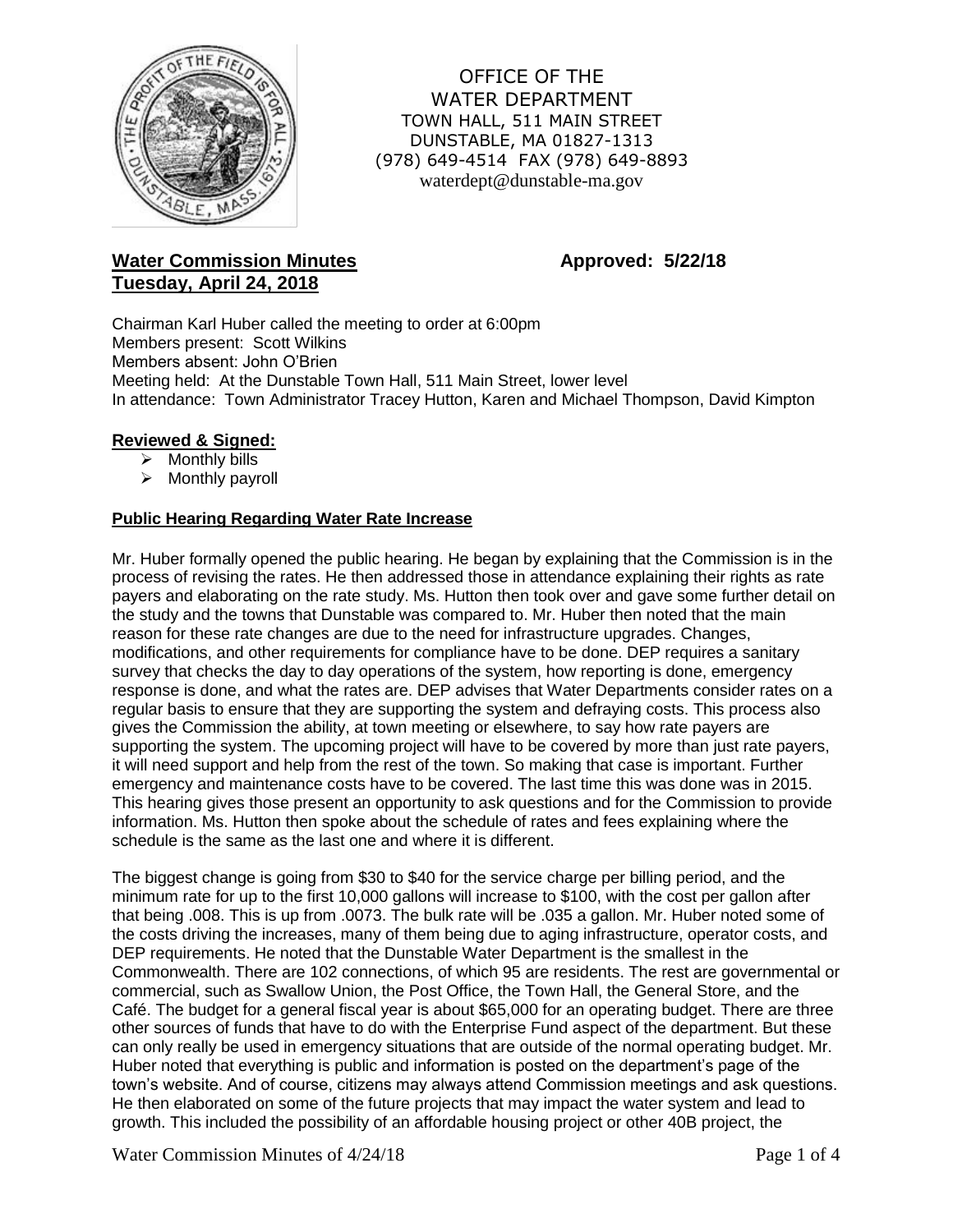possibility of a new Public Safety Building, or other development. While other challenges include the fact that much of the existing system is old and fragile. The system was started about 100 years ago. So much of it does need to be updated and improved.

Rate payers clearly cannot pay for all of the needed upgrades and updates. And there are numerous Commonwealth and Federal requirements that drive much of the needed change. So the town will need to help. But making that case to the residents who aren't on the system will be easier if rate payers do see an increase. Ms. Hutton then elaborated on when the rate increases would take effect. They would not take effect until the fall billing cycle. Mr. Kimpton interjected to ask about the service charge. It was \$30. It will be \$40, and the minimum bill for the first 10,000 gallons used would be \$100. Mr. Kimpton then had some questions about the water hydrants. Mr. Huber responded by outlining some of the ongoing issues with hydrants and what the Commission is doing to maintain those that work, repair those that are having issues, and ensure sufficient pressure. He noted identifiers for which hydrants are ready to produce, and which ones are not or can only sustain for a period of time. Mr. Kimpton noted this would be a point of sensitivity for many, but even those not on the system are benefited given the fact that the Library, Town Hall, Swallow Union, Fire Station, Police Station and Post Office are all on the system. Mr. Huber agreed, stating that Swallow Union alone makes an impact. Mr. Kimpton stated that members of the community not on that system have occasionally expressed confusion as to the terminology.

The fact that rate payers are often called "water takers" makes people assume that rate payers are getting the water free when they aren't. Ms. Hutton suggested changing the language on department materials and on the rate schedule to reflect rate payers as just that, rate payers. Mr. Huber then spoke about other changes to the system including backup systems that are or need to be put in place. Mr. Kimpton then inquired about some emergency situations such as frozen pipes. Mr. Huber explained that the department covers up to the curb for repairs. Beyond the curb, to the house, the homeowner is responsible. That said the Water Department will assist the rate payer as much as possible should a situation arise, but there will be a cost to homeowners. Most homeowners are covered by insurance. He then noted some meter issues that can occur, and occasionally fixing that can be at the cost of the rate payer. Mr. Kimpton asked whether the meter is the departments or the homeowners elaborating on a situation he encountered. Mr. Huber responded that most of the time when meters have an issue it's from freezing and the department often can help the rate payer solve the issue without cost to either party. Meters do occasionally go bad, and they do have a shelf life. The department has an inventory of whose been changed and they do replace them. Ms. Hutton noted that the meters are not owned by the rate payers, but it is the rate payer's responsibility to keep meters from freezing by heating the immediate area where the meters are located.

Mr. Huber outlined the rules and regulations again noting that they are based in no small part on what other systems have for rules and regulations and are presented to various state bodies as well. So they are vetted in essence. Mr. Kimpton noted some concerns about the matter further and how to deal with them even if rate payers have to pay. Ms. Hutton elaborated on what the water operators will do, and what attempts are made to reduce any incidental bills to the rate payer. Mr. Huber interjected to say that this was one of the evaluation criteria for the choice in water operator, their cost effectiveness for repairs as well as their ability to respond quickly. Mr. Kimpton then outlined some other concerns, noting that it appears that 3 people would respond to a meter issue, which seemed like overkill to him. Ms. Hutton responded that the department doesn't send out more people then are needed. Mr. Huber agreed noting the practice of the department. The idea is to operate the most efficient way possible while still resolving the problems that arise in a quality way. Mr. Wilkins suggested rate payers put something like heat tape around their meters if they have a concern about heating a basement. That usually is enough to prevent freezing of the meters. Hair dryers can help too. Mr. Kimpton finished by noting that he recently had a guest in his home from out of town who was blown away by the quality of the public water.

A motion was made to approve the new rates by Mr. Wilkins with a small modification from water taker to rate payer or similar language. The motion was seconded by Mr. Huber and passed by majority vote.

Water Commission Minutes of  $4/24/18$  Page 2 of 4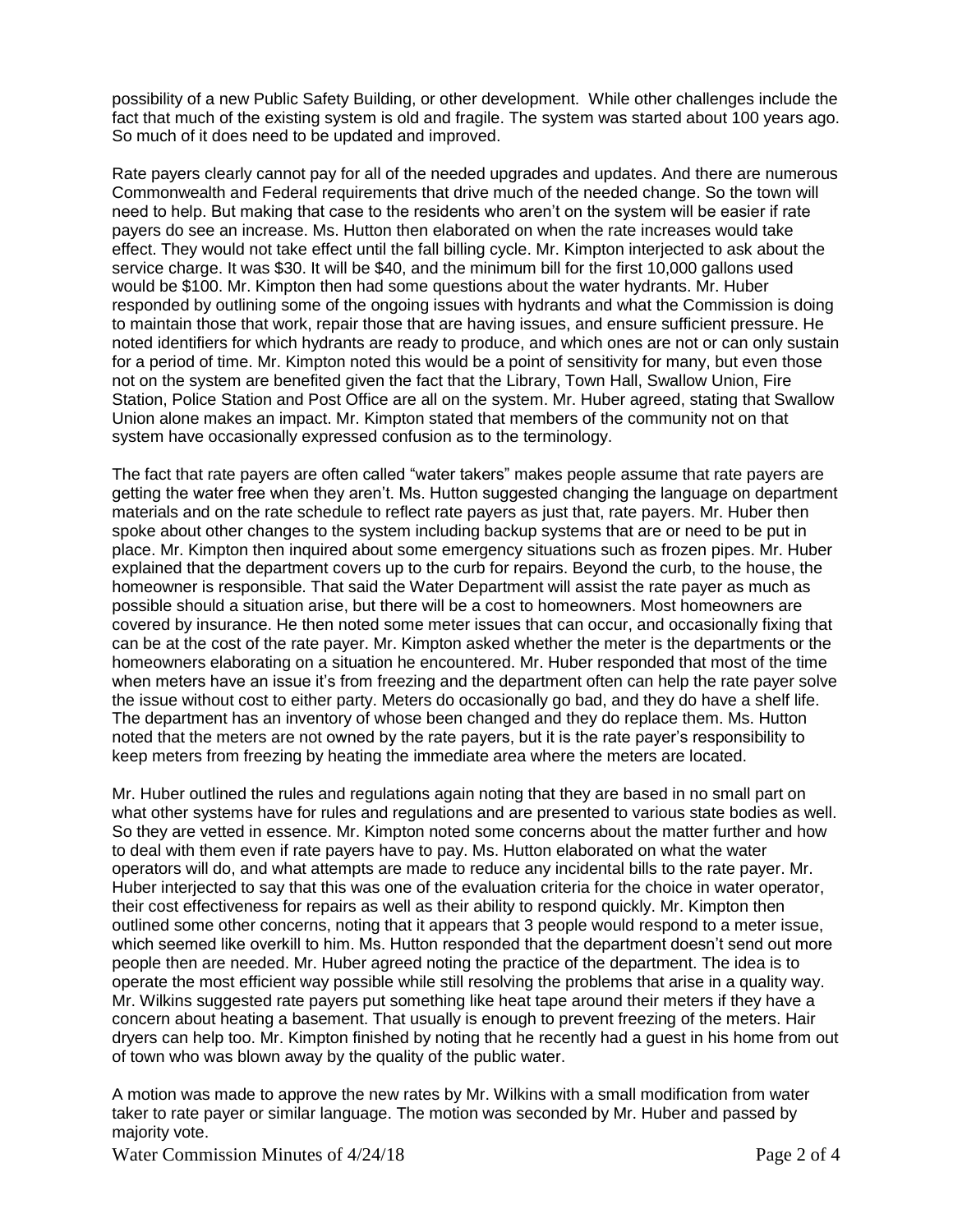### **Report of VFD Quotes**

Ms. Hutton reported on the latest quote for Well No. 1. This quote is more detailed and is about \$1,300 cheaper than the last quote. The focus is on Well No. 1 right now; Well No. 2 will come after. She's spoken to National Grid and is continuing to work on the rebates and possible grant funds. There are a couple of ways the town can qualify. Mr. Wilkins noted this quote is far more comprehensive, describing it as "turnkey." He feels that the town will see energy savings. Ms. Hutton agreed noting that the Town Hall just got a new boiler and saw a significant savings. So it is possible that there will be similar savings with this project. She then reported on the funding for this. The funds would come out of the capital account. Mr. Wilkins asked if this would affect other projects. Mr. Huber responded it would not. Ms. Hutton agreed stating the Water Department has the funds.

A motion was made by Mr. Wilkins to move forward with the VGD project. The motion was seconded by Mr. Huber and passed by majority vote.

### **Infrastructure Project Update**

Ms. Hutton reported that the surveying is done and the engineers are going full tilt. She is working with Wright Pierce, the project engineers, and the construction would be scheduled for next spring. The idea is to get the funding in the fall at a possible special town meeting, and to begin the projects initial stages going in the late fall. Mr. Huber then inquired as to where things stand with the intermunicipal agreement with Pepperell. Ms. Hutton reported that she's sent the current draft agreement to Town Counsel. Town Counsel's law firm has assigned a different attorney to review it so as to prevent any possible conflict as Pepperell has been a client in other unrelated matters. This different attorney has never done work for either town.

### **Monthly Bills & Payroll**

Ms. Hutton provided the Commission with copies of the bills and briefly went over some of them. These included bills from Wright Pierce, White Water, and National Grid. She noted that the weekly bills and weekend bills are done separately by White Water. The Commission determined to proceed with signing the bills.

A motion was made by Mr. Wilkins to authorize the signing of the monthly bills. The motion was seconded by Mr. Huber and passed by majority vote.

### **Minutes**

The Commission considered its minutes from March 27<sup>th</sup>, 2018. Seeing no necessary changes or modifications, the Commission proceeded with adopting them.

A motion was made by Mr. Wilkins to adopt the minutes of March  $27<sup>th</sup>$ , 2018. The motion was seconded by Mr. Huber and passed by majority vote.

### *Additional Topics Discussed Not Noted on the Agenda*

#### **92 Pleasant Street**

Ms. Hutton reported on the situation with 92 Pleasant Street. The house experienced a frozen pipe that burst and the basement was flooded. It appears likely to be 12,000 gallons a day. The freeze occurred on the rate payers side. It appears to have been an issue that went on for close to a month, possibly two. The towns usage has gone down substantially since the house was turned off. Unfortunately, this will likely result in a substantial bill for the rate payer. The house was empty as the owners weren't living in it and did not have a tenant.